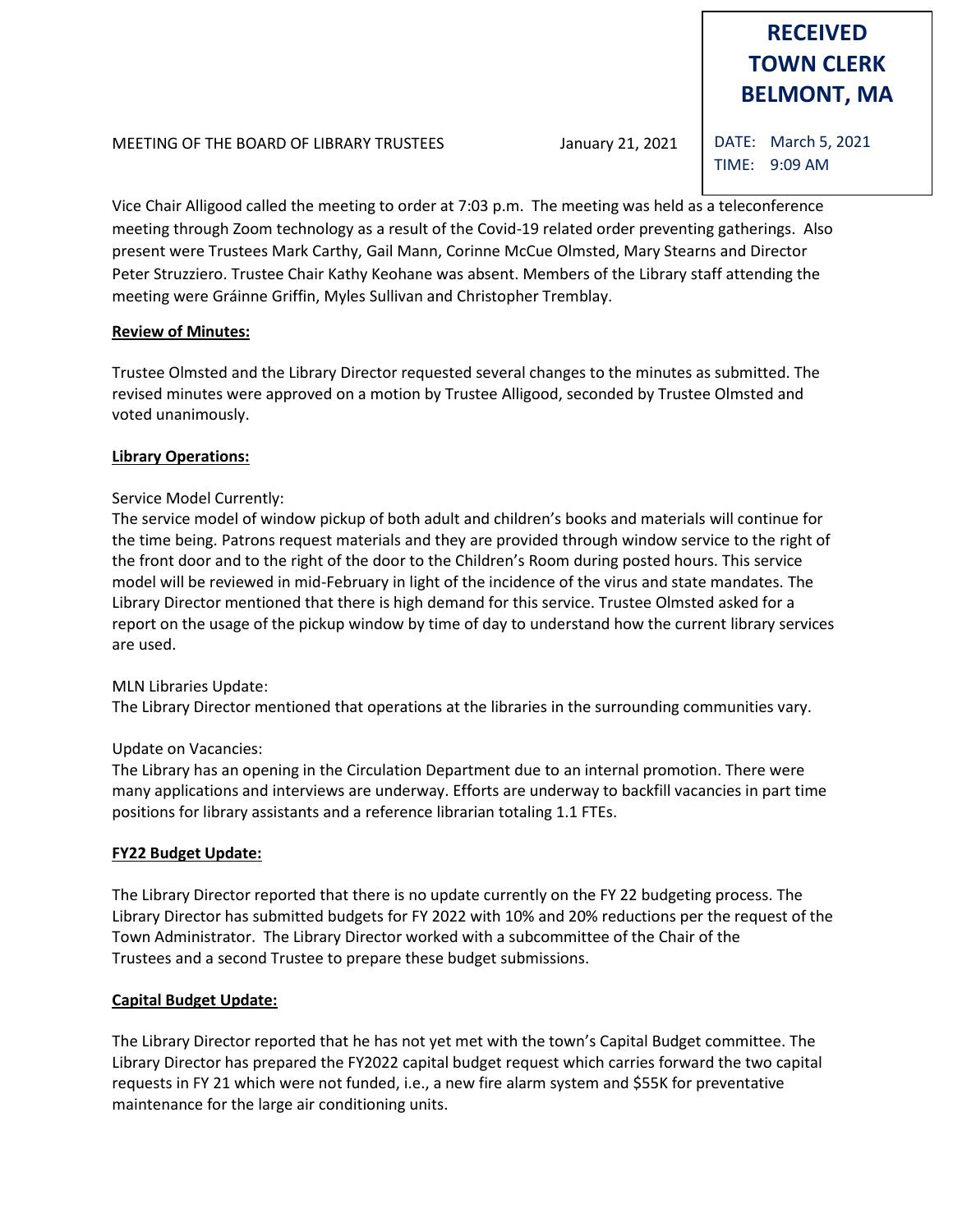## **Friends/Foundation Update:**

The Foundation is operating in a quiet phase as the timetable for the new library is uncertain.

The Friends of the Belmont Public Library has had a very positive response to their membership drive launched this fall. They met their membership goals during the first quarter of their fiscal year. The Friends are providing support to the forthcoming Belmont Community Reads program. The Friends Board meets next on February 4, 2021.

## **School Committee update:**

The public schools continue operating in the hybrid model and there are efforts to increase the amount of synchronous time.

The Middle School Librarian is teaching the students how to use the Belmont Public Library catalogue. This is an important resource because the Middle School Library has limited access at this time.

The School Department will give students an app on their school provided computers to access the Belmont Public Library's eBook collection.

The 5<sup>th</sup> grade library card program will be offered this school year.

## **Key topics:**

The Library Director distributed the Library's Long-Range Plan for 2021-2026 to the Trustees and then submitted it to the MBLC. The MBLC has approved the plan.

## **Trustee Review of Policies:**

The Library Director will select one or more of the library policies for the Trustees to review at the February meeting. This will launch what is expected to be a yearlong effort by the Trustees' to review the existing policies to determine their suitability and whether they need to be revised, updated or removed. The library's policies are listed on the web site. [https://belmontpubliclibrary.net/about/policies/.](https://belmontpubliclibrary.net/about/policies/)

## **Branding Course at Babson:**

The Library Director recently completed a professional development course focused on how to market services which will help to develop library displays tied to library programs and market programs such as the cooking club and movie night.

## **Next Meeting – February 25, 2021, 7:00 pm Via Zoom**

## **Adjourn:**

Trustee Mann moved to adjourn the meeting and Trustee Olmsted seconded the motion. The meeting adjourned at 8:03 p.m.